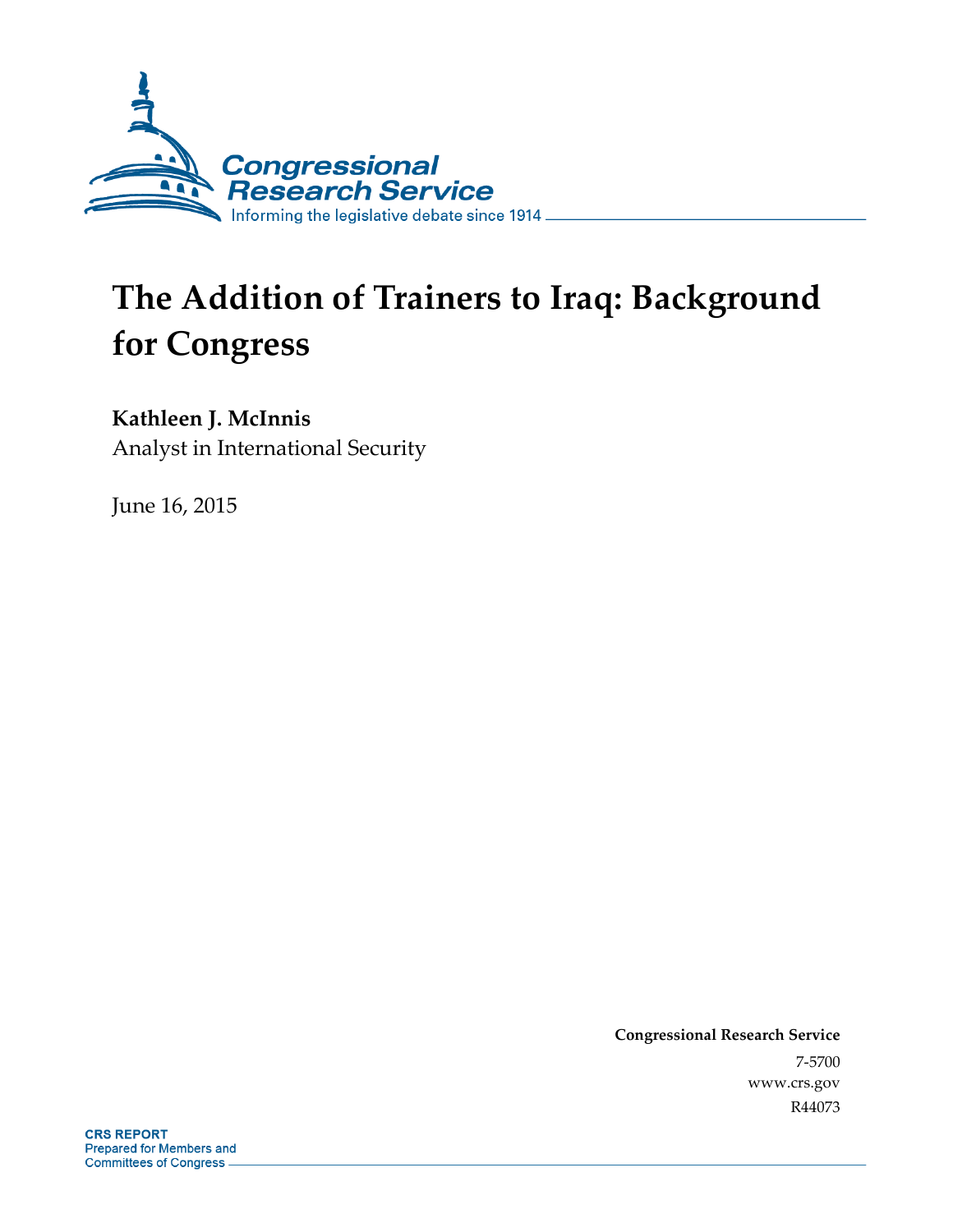## **Introduction**

Responding to recent setbacks in Iraq and Syria in the fight against the Islamic State organization (IS, aka ISIL/ISIS/*Daesh)*, on June 10, 2015, President Obama authorized the deployment of an additional 450 troops to train, advise, and assist the Iraqi Security Forces.<sup>1</sup> These U.S. forces are to join the 3,100 already in theater, which would bring the total number of U.S. forces in Iraq up to approximately 3,550.<sup>2</sup> Approximately half of those additional forces would advise the  $8<sup>th</sup>$  Iraqi Division on the use of its ground forces and help build connections between the government in Baghdad and local Sunni tribes in Anbar province.<sup>3</sup> The other half are to perform logistic and force protection functions.<sup>4</sup> Reflecting the shift in the campaign's center of gravity away from Mosul in northern Iraq, new troops are to be based in Anbar Province at Taqaddum, an Iraqi air base situated between Ramadi and Fallujah. This would be the fifth training site established in the counter-IS campaign; U.S. trainers are also operating out of Al-Asad, Besmaya, Irbil, and Taji.<sup>5</sup> The deployments appear to be evolving into a "lily-pad" basing footprint across the country.<sup> $\delta$ </sup> As of May 21, 2015, the United States spent upwards of \$2.57 billion on military operations in Iraq and Syria since August 2014; the average daily cost of counter-IS operations in both Iraq and Syria was \$9.0 million.7

1

<sup>&</sup>lt;sup>1</sup> Statement by the White House Press Secretary on Additional U.S. Steps in the Counter-ISIL Effort, June 10, 2015. For more information on the Islamic State and related U.S. strategy and policy, see CRS Report R43612, *The "Islamic State" Crisis and U.S. Policy*, by Christopher M. Blanchard et al.

 $2$  Actual numbers on the ground vary day to day due to troops rotating in and out of theater.

<sup>3</sup> Tyrone C. Marshall Jr, "U.S. to Deploy Modest Increase in U.S. Troops to Iraq," *DoD News*, June 10, 2015. http://www.defense.gov/news/newsarticle.aspx?id=129019

<sup>4</sup> Robert Burns & Lolita Baldor, "General: New U.S. Hub in Region Could Be Model," *The Associated Press*, June 11, 2015, http://bigstory.ap.org/article/9b57a8e86ddc44af9107aebeec28be7b/us-orders-more-troops-iraq-aid-sunniintegration

<sup>5</sup> BBC News, "President Obama to Boost Army Advisors in Iraq," *BBC News Worldwide*, 10 June 2015, http://www.bbc.com/news/world-us-canada-33083359

<sup>6</sup> Helene Cooper, "U.S. Weighing More Military Bases in Iraq to fight ISIS, Top General Says," *The New York Times*, June 11, 2015.

<sup>7</sup> U.S. Department of Defense "Operation Inherent Resolve: Targeted Operations Against ISIL Terrorists," Accessed June 11, 2015. http://www.defense.gov/home/features/2014/0814\_iraq/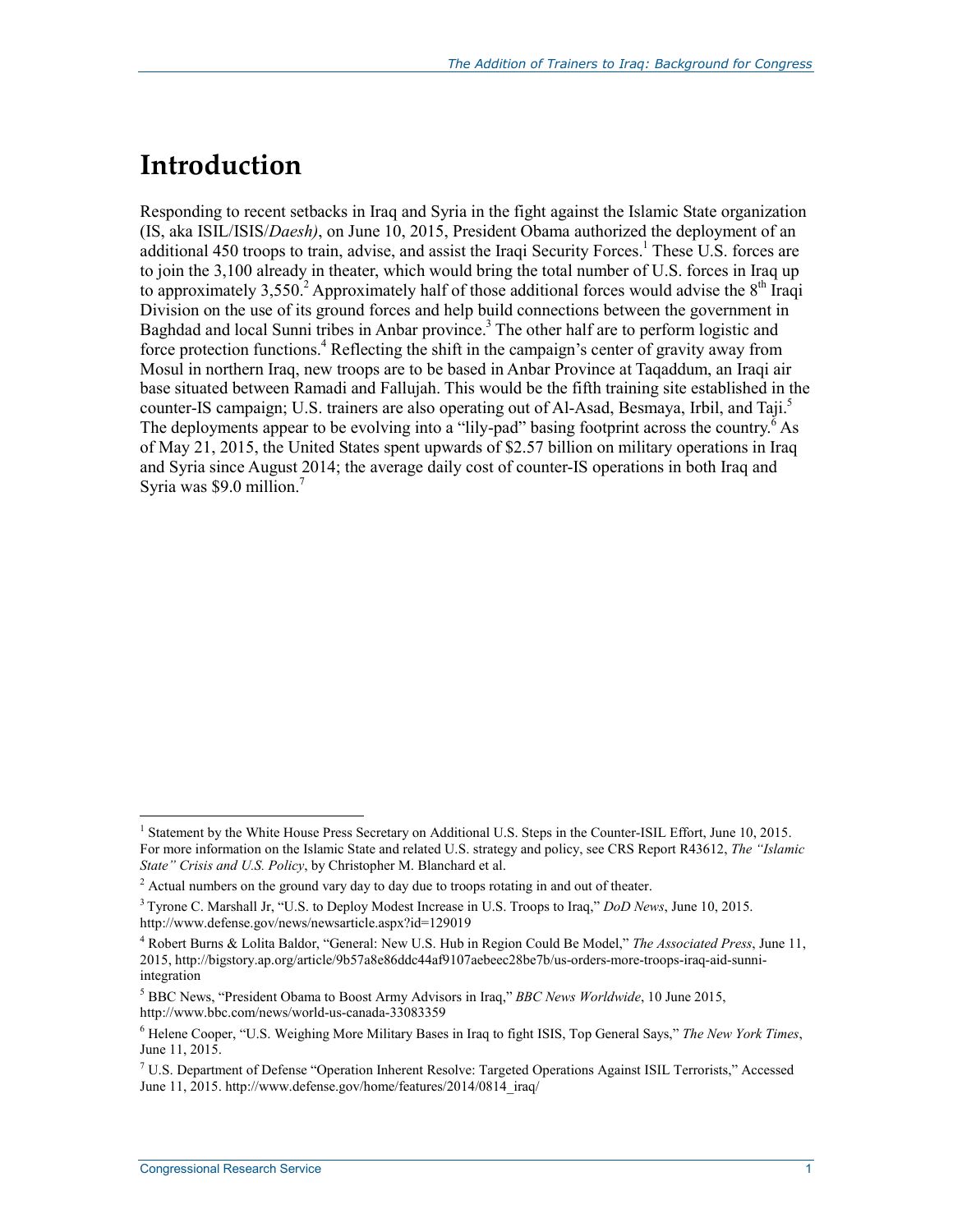

**Figure 1. Syria and Iraq: Conflict and Crisis in 2014—Map and Timeline** 

**Source:** U.S. State Department, Humanitarian Information Unit, Syria Conflict Without Borders: 2014 in Review, February 2, 2015.

 **Note:** Ramadi fell to IS in May 2015.8

The deployments were announced in support of the Administration's core goal in its anti-IS campaign, to "degrade and ultimately destroy IS through a comprehensive and sustained counterterrorism strategy so that it's no longer a threat to Iraq, the region, the United States, and [U.S.] partners."<sup>9</sup> In order to accomplish this overarching objective, the United States organized a counter-ISIL coalition of upwards of 60 countries along the following lines of effort, each of which is led by at least two countries. $10$ 

- Supporting military operations, capacity building, and training (led by the United States and Iraq);
- Stopping the flow of foreign terrorist fighters (led by the Netherlands and Turkey);

1

<sup>8</sup> Tim Arango, "Key Iraqi City Falls to ISIS as Last of Security Forces Flee," *The New York Times*, May 17, 2015. http://www.nytimes.com/2015/05/18/world/middleeast/isis-ramadi-iraq.html?\_r=0

<sup>&</sup>lt;sup>9</sup> The White House Office of the Press Secretary, "Fact Sheet: Strategy to Counter the Islamic State of Iraq and the Levant (ISIL)," The White House, September 10, 2014. https://www.whitehouse.gov/the-press-office/2014/09/10/factsheet-strategy-counter-islamic-state-iraq-and-levant-isil

<sup>&</sup>lt;sup>10</sup> General John Allen (Ret), "Remarks at Brookings-Doha U.S. Islamic World Forum," The Brookings Institution, Doha, Qatar, June 3, 2015.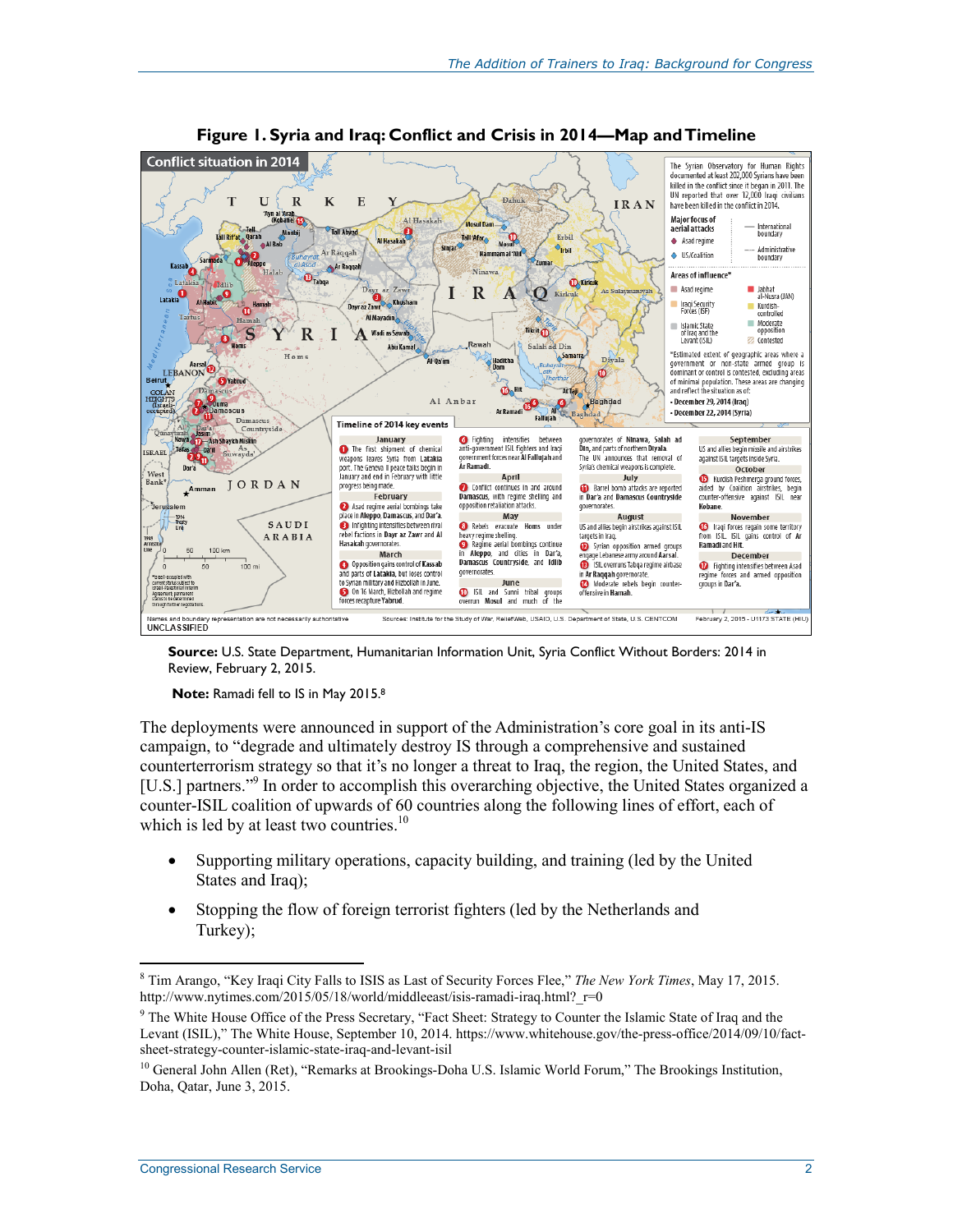- Disrupting ISIL access to financial resources (led by Italy, Saudi Arabia, and the United States);
- Providing humanitarian relief and stabilization support (led by Germany and the United Arab Emirates); and
- Countering IS messaging and defeating IS as an idea (led by the United Kingdom, the United Arab Emirates, and the United States).

# **The Military Campaign**

The Iraq-focused element of the counter-IS military campaign, called Operation INHERENT RESOLVE, has two primary components that are both designed to support the Iraqi Government: coordinated air strikes and training and equipping the Iraqi Security Forces. The philosophy underpinning the White House's strategy for INHERENT RESOLVE is that the fight against the Islamic State will require a long-term campaign for which Iraqis and their neighbors must take the lead; U.S. and coalition forces must therefore focus on supporting Iraqis, Syrians, and others rather than taking on ground combat roles themselves. Air strikes in Iraq therefore provide close air support to Iraqi Security Forces and Kurdish *peshmerga*, 11 remove IS forces from the battle space, and eliminate IS-controlled facilities and sustainment infrastructure (such as IS-controlled oil refineries).12 Meanwhile, the training and equipping effort is designed to better prepare Iraqi forces to combat IS. This training is conducted on bases—and not at or near the front lines—in order to prevent casualties and incur minimal risk to American forces. This represents a significant departure from training and mentoring models over the past decade and beyond, whereby military teams partnered and performed offensive operations with their local Iraqi (and, in another region, Afghan) counterparts. The United States is also streamlining the process to provide equipment to Iraqi forces. The Administration has underscored that this recent addition of 450 troops does not represent a departure from its overall strategy to defeat IS.<sup>13</sup>

Considerable debate exists as to whether or not these efforts are sufficient to meeting the objective of countering the Islamic State, especially in the wake of IS territorial gains across northern and western Iraq, including the fall of the key Iraqi cities of Mosul and Ramadi. Concerns are mounting that IS forces are gaining momentum faster than the Iraqis can build the capacity to match it, and that IS is consolidating its positions in Iraq. While the United States maintains it is eliminating upwards of 1,000 IS fighters per month through air strikes, estimates of their overall numbers have remained relatively constant, suggesting that ISIL is still able to actively recruit as many soldiers as it is losing.14 And despite calling in over 3,309 air strikes as of

1

 $<sup>11</sup>$  Non-U.S. coalition nations which have conducted airstrikes in Iraq include: Australia, Belgium, Canada, Denmark,</sup> France, Jordan, Netherlands, and the United Kingdom. See http://www.centcom.mil/en/news/articles/june-10-militaryairstrikes-continue-against-isil-terrorists-in-syria-and-i<br><sup>12</sup> Department of Defense News Transcript, "Department of Defense Press Briefing by Lt. Gen. Hesterman Via

Telephone from the Combined Air and Space Operations Center, Southwest Asia in the Pentagon Press Briefing room" June 5, 2015. http://www.defense.gov/Transcripts/Transcript.aspx?TranscriptID=5637

<sup>&</sup>lt;sup>13</sup> The White House Office of the Press Secretary, "Press Conference Call on Additional Steps to Counter ISIL," The White House, June 10, 2015. https://www.whitehouse.gov/the-press-office/2015/06/10/press-conference-calladditional-steps-counter-isil

<sup>&</sup>lt;sup>14</sup> Sean D. Naylor, "Airstrikes Killing Thousands of Islamic State Fighters But It Just Recruits More," Foreign Policy Magazine, June 9, 2015. http://foreignpolicy.com/2015/06/09/airstrikes-killing-thousands-of-islamic-state-fighters-butit-just-recruits-more/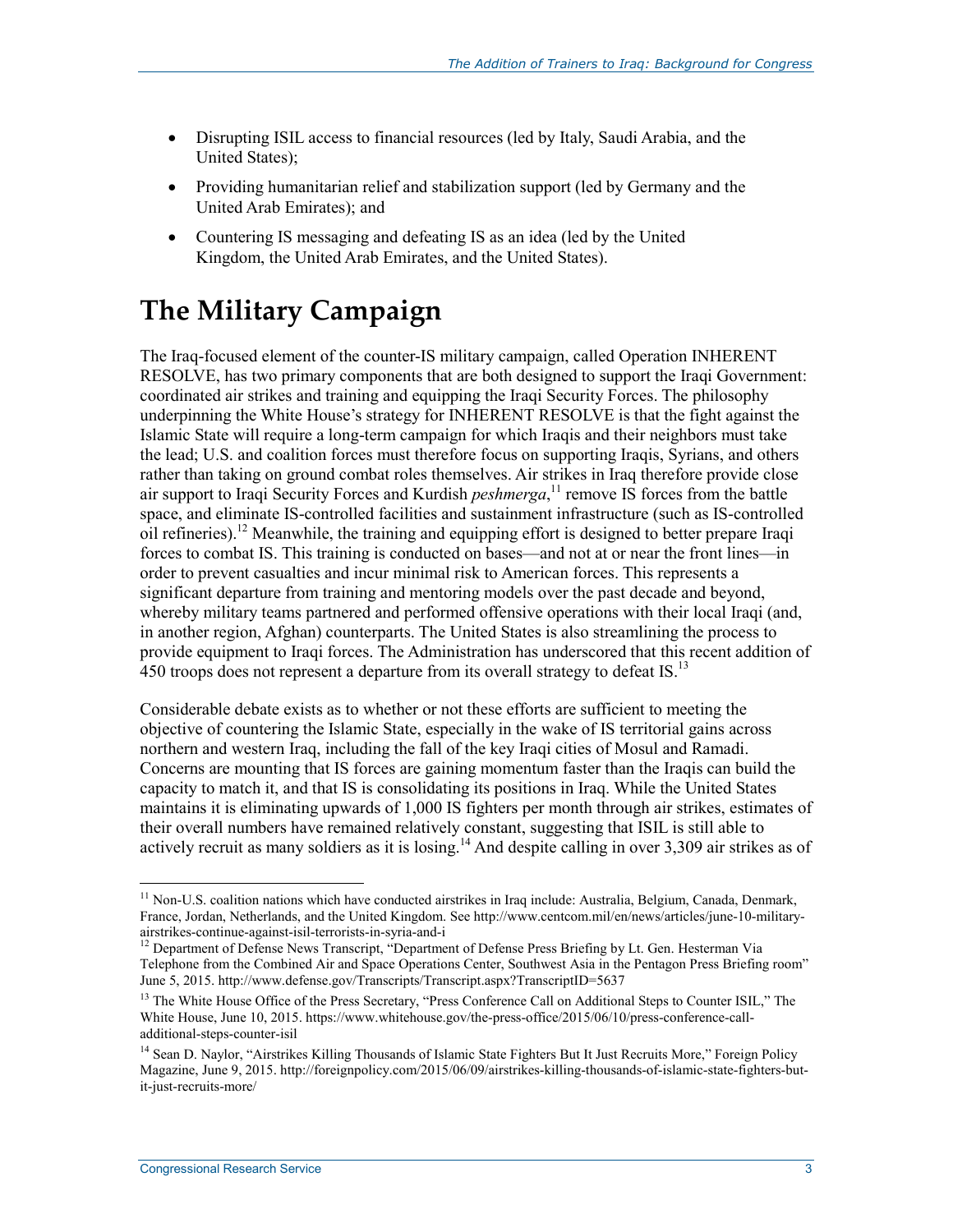May 27, 2015, and training upwards of 9,000 Iraqi Security Forces personnel (with an additional 3,100 in the pipeline) since August 2014, many believe that these efforts have thus far largely failed to translate into durable security and stability in Iraq. Some therefore argue that the United States should cease its train-and-equip efforts in Iraq.<sup>15</sup> Other analysts argue there is little reason to believe that these modest force increases will be any more successful without augmentation of the mission itself. As Anthony Cordesman at the Center for Strategic and International Studies argues, "generating or rebuilding forces in the rear is not enough, and is an almost certain recipe for failure."<sup>16</sup> As such, some suggest that a more forward-leaning approach might be required, such as embedding U.S. forces within Iraqi units to better coordinate air strikes, or deploying U.S. ground combat troops to halt, if not reverse, IS's progress. However, given limited U.S. presence in Iraq there are concerns about the vulnerability of troops that would be embedded within Iraqi units, should such an approach be executed.<sup>17</sup> Administration officials stress that taking on too much responsibility could inhibit progress toward building stable and sustainable Iraqi Security Forces, and that advising the Iraqis at the division level, to include assistance with planning, intelligence, and mission command, is an urgent requirement.<sup>18</sup>

## **Strategic-Level Challenges**

The military campaign is but one element of a broader strategy to defeat IS. Given that IS was able to gain a foothold in Iraq due to local and provincial-level grievances toward the Shiadominated Baghdad government, addressing the root causes of the conflict likely requires addressing the governance challenges in the region. While the United States is constrained in its ability to build legitimate governance in Iraq, Congress may wish to consider whether the lines of effort to defeat ISIL as agreed by the international community actually address the root causes of the conflict. Furthermore, the assignment of different coalition partners to take the lead on different lines of effort can present its own challenges. As was demonstrated in recent military campaigns (and particularly in Afghanistan), without a single authority responsible for prioritizing and adjudicating between different civilian and military lines of effort, different actors often work at cross-purposes, often without intending to. This can make it considerably more difficult to consolidate gains and achieve campaign success. This dynamic may be exacerbated by the fact that other actors in the region—some of whom are coalition partners—have different, and often conflicting, longer-term regional geopolitical interests from those of the United States.

<u>.</u>

<sup>15</sup> See H.Amdt. 475 to H.R. 2685.

<sup>&</sup>lt;sup>16</sup> Cordesman goes on to argue, "It is also important to remember that no one can create effective combat leaders and forces from the rear. New and weak units need to have a small, but experienced team of combat leaders embedded with them. New combat leaders and units need months of on-the-ground help in getting the essentials of combat operations right." Anthony Cordesman,"Creating a Strategy for Iraq, Syria, and the War Against ISIL: a Need for Change, Integrity, and Transparency," Statement before the House Committee on Foreign Affairs, Subcommittee on the Middle East and North Africa, Jun 3, 2015. See http://csis.org/publication/creating-strategy-iraq-syria-and-war-against-isilneed-change-integrity-and-transparency

<sup>17</sup> Greg Jaffe and Missy Ryan, "In White House's Iraq Debate, Military Brass Pushed for Doing Less," The *Washington Post*, June 13, 2015. http://www.washingtonpost.com/world/national-security/in-white-houses-iraq-debate-militarybrass-pushed-for-doing-less/2015/06/13/8db17e30-1138-11e5-9726-49d6fa26a8c6\_story.html.

<sup>&</sup>lt;sup>18</sup> The White House Office of the Press Secretary, "Press Conference Call on Additional Steps to Counter ISIL," The White House, June 10, 2015. https://www.whitehouse.gov/the-press-office/2015/06/10/press-conference-calladditional-steps-counter-isil